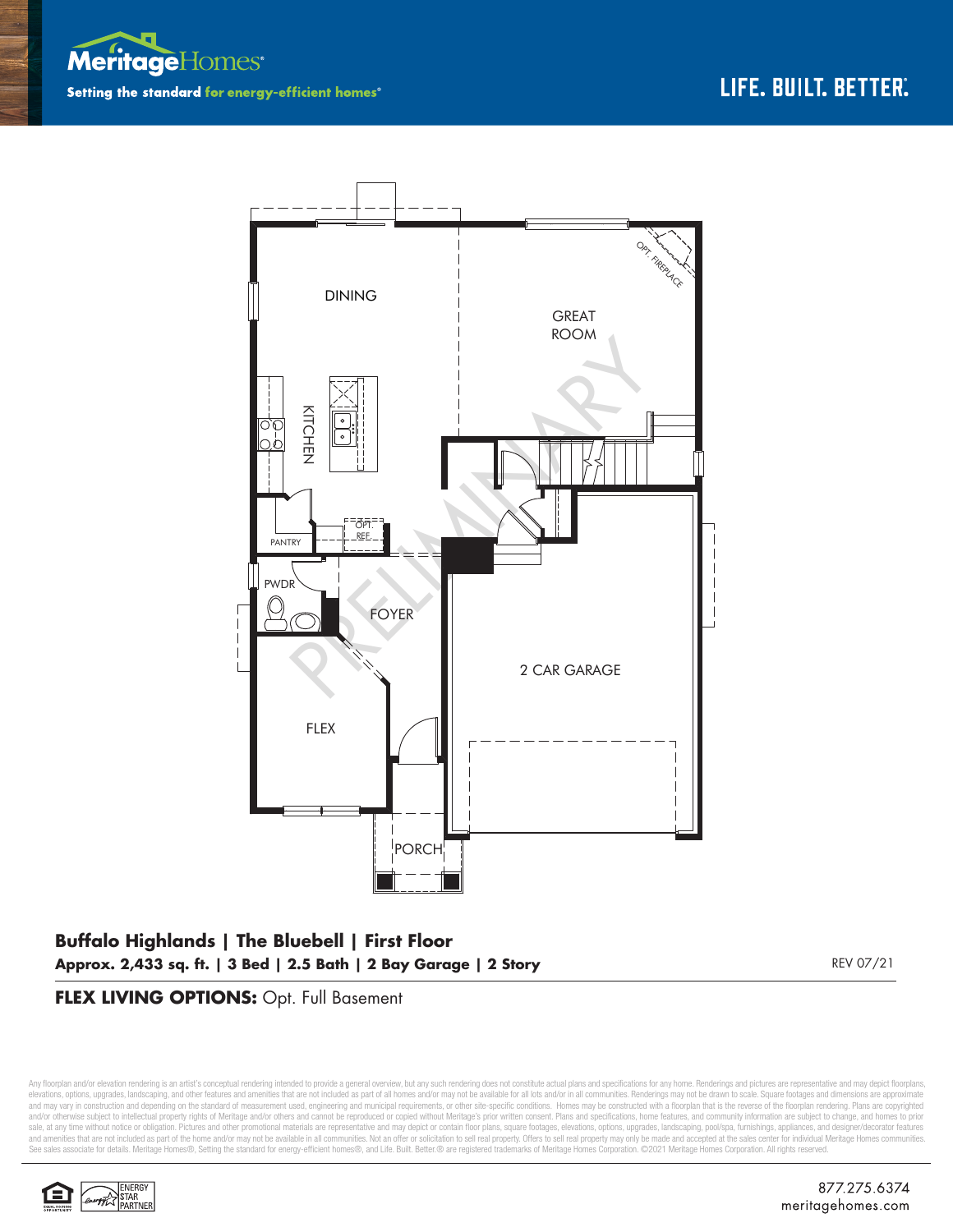



## **Buffalo Highlands | The Bluebell | Second Floor Approx. 2,433 sq. ft. | 3 Bed | 2.5 Bath | 2 Bay Garage | 2 Story**

### **FLEX LIVING OPTIONS:** Opt. Full Basement

Any floorplan and/or elevation rendering is an artist's conceptual rendering intended to provide a general overview, but any such rendering does not constitute actual plans and specifications for any home. Renderings and p elevations, options, upgrades, landscaping, and other features and amenities that are not included as part of all homes and/or may not be available for all lots and/or in all communities. Renderings may not be drawn to sca and may vary in construction and depending on the standard of measurement used, engineering and municipal requirements, or other site-specific conditions. Homes may be constructed with a floorplan that is the reverse of th and/or otherwise subject to intellectual property rights of Meritage and/or others and cannot be reproduced or copied without Meritage's prior written consent. Plans and specifications, home features, and community informa sale, at any time without notice or obligation. Pictures and other promotional materials are representative and may depict or contain floor plans, square footages, elevations, options, upgrades, landscaping, pool/spa, furn See sales associate for details. Meritage Homes®, Setting the standard for energy-efficient homes®, and Life. Built. Better. @ are registered trademarks of Meritage Homes Corporation. ©2021 Meritage Homes Corporation. All